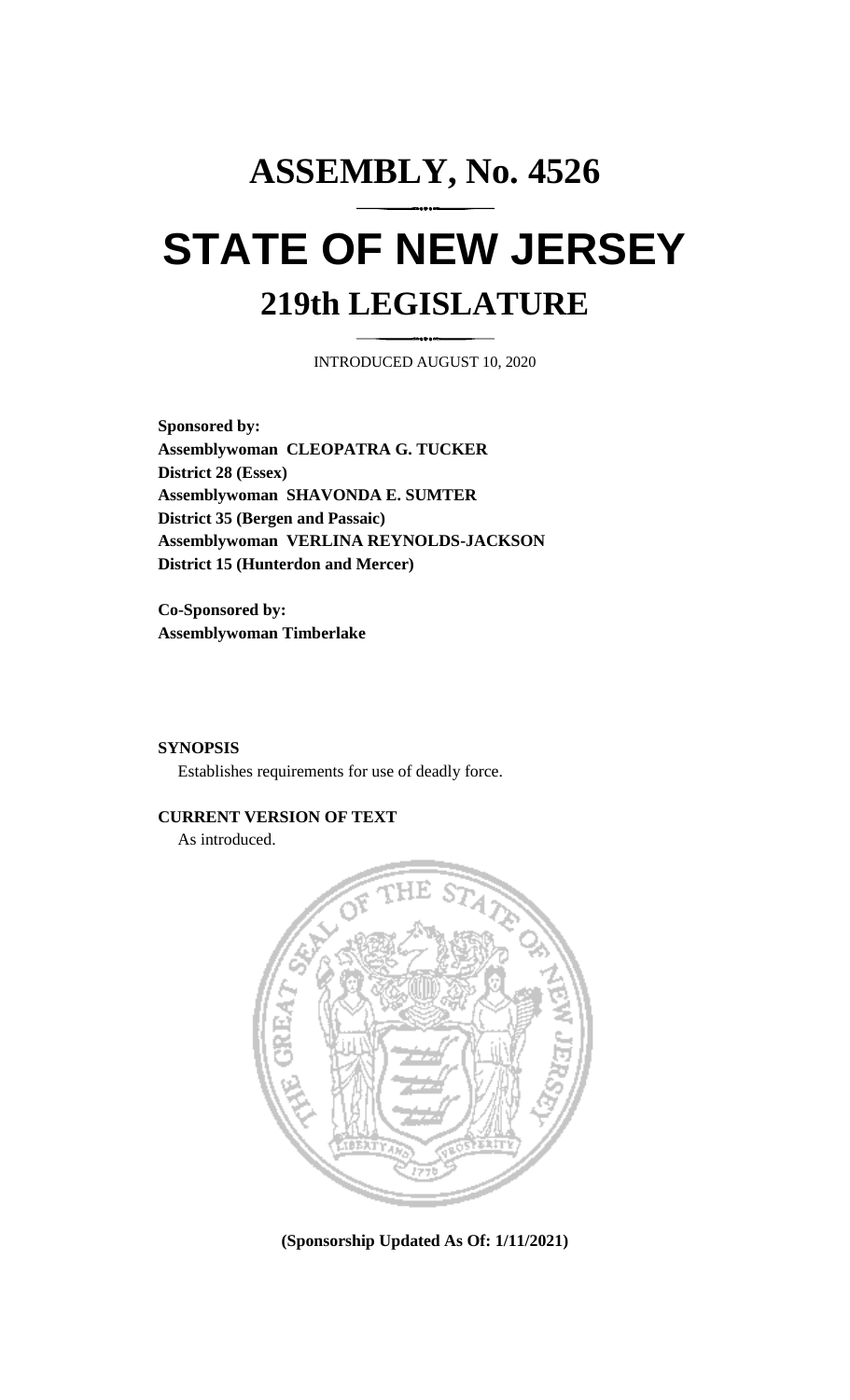| v<br>۰,<br>I |
|--------------|
| i<br>I<br>I  |
|              |

 **AN ACT** concerning the use of deadly force and amending N.J.S.2C:3-7. **BE IT ENACTED** *by the Senate and General Assembly of the State of New Jersey:* 7 1. N.J.S.2C:3-7 is amended to read as follows: a. Use of force justifiable to effect an arrest. Subject to the provisions of this section and **[**of section 2C:3-9**]** N.J.S.2C:3-9, the use of force upon or toward the person of another is justifiable when the actor is making or assisting in making an arrest and the actor reasonably believes that such force is immediately necessary to effect a lawful arrest. b. Limitations on the use of force. (1) The use of force is not justifiable under this section unless: (a) The actor makes known the purpose of the arrest or reasonably believes that it is otherwise known by or cannot reasonably be made known to the person to be arrested; and (b) When the arrest is made under a warrant, the warrant is valid or reasonably believed by the actor to be valid. (2) The use of deadly force is not justifiable under this section unless: (a) **[**The actor effecting the arrest is authorized to act as a peace officer or has been summoned by and is assisting a person whom he reasonably believes to be authorized to act as a peace officer; 26 and <u>J</u> (Deleted by amendment, P.L., c. ) (pending before the Legislature as this bill) (b) **[**The actor reasonably believes that the force employed creates no substantial risk of injury to innocent persons; and**]** (Deleted by amendment, P.L. , c. ) (pending before the Legislature as this bill) (c) **[**The actor reasonably believes that the crime for which the arrest is made was homicide, kidnapping, an offense under 2C:14-2 or 2C:14-3, arson, robbery, burglary of a dwelling, or an attempt to commit one of these crimes; and**]** (Deleted by amendment, P.L. , c. ) (pending before the Legislature as this bill) (d) The actor reasonably believes: (i) There is an imminent threat of deadly force to **[**himself**]** the actor or a third party **[**; or**]** . (ii) **[**The use of deadly force is necessary to thwart the commission of a crime as set forth in subparagraph (c) of this paragraph; or**]** (Deleted by amendment, P.L. , c. ) (pending 43 before the Legislature as this bill) (iii) **[**The use of deadly force is necessary to prevent an escape.**]** (Deleted by amendment, P.L. , c. ) (pending before the Legislature as this bill)

**EXPLANATION – Matter enclosed in bold-faced brackets [thus] in the above bill is not enacted and is intended to be omitted in the law.**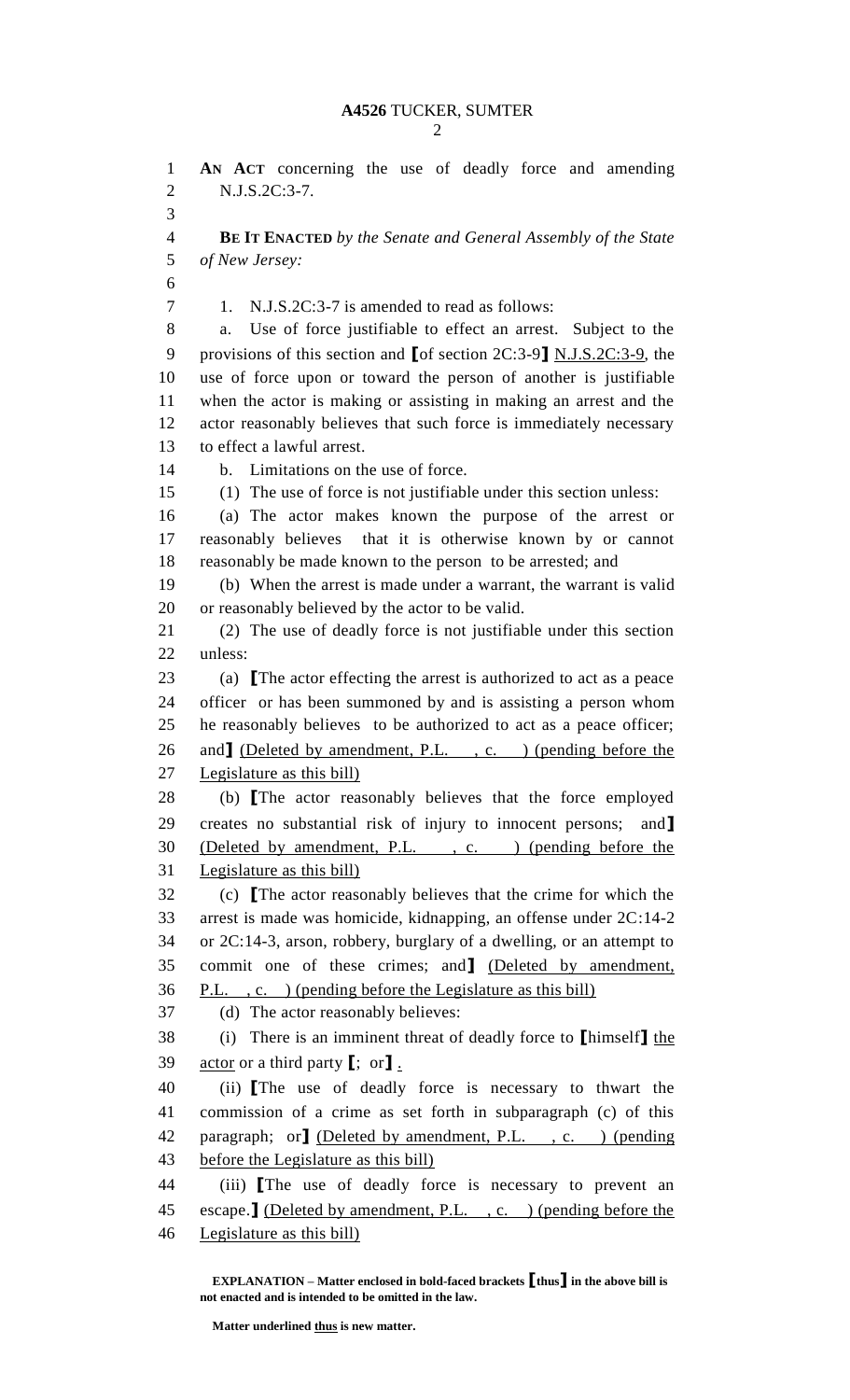## **A4526** TUCKER, SUMTER

 c. Use of force to prevent escape from custody. The use of force to prevent the escape of an arrested person from custody is justifiable when the force could, under subsections a. and b. of this section, have been employed to effect the arrest under which the person is in custody. A **[**correction**]** correctional police officer or other person authorized to act as a peace officer is **[**, however,**]** justified in using **[**any**]** force **[**including**]** other than deadly force, which **[**he**]** the officer or authorized person reasonably believes to be immediately necessary to prevent the escape of a person committed to a jail, prison, or other institution for the detention of persons charged with or convicted of an offense **[**so long as the actor believes that the force employed creates no substantial risk of injury to innocent persons**]**.

d. Use of force by private person assisting an unlawful arrest.

 (1) A private person who is summoned by a peace officer to assist in effecting an unlawful arrest is justified in using **[**any**]** force, other than deadly force, which **[**he**]** the person would be justified in using if the arrest were lawful, provided that **[**he**]** the person does not believe the arrest is unlawful.

 (2) A private person who assists another private person in effecting an unlawful arrest, or who, not being summoned, assists a peace officer in effecting an unlawful arrest, is justified in using **[**any**]** force, other than deadly force, which **[**he**]** the person would be justified in using if the arrest were lawful, provided that (a) **[**he**]** 25 the person reasonably believes the arrest is lawful, and (b) the arrest would be lawful if the facts were as **[**he**]** the person believes them to be and such belief is reasonable.

 e. Use of force to prevent suicide or the commission of a crime. The use of force upon or toward the person of another is justifiable when the actor reasonably believes that such force is immediately necessary to prevent such other person from committing suicide, inflicting serious bodily harm upon himself, committing or consummating the commission of a crime involving or threatening bodily harm, damage to or loss of property or a breach of the peace, except that:

 (1) Any limitations imposed by the other provisions of this chapter on the justifiable use of force in self-protection**[**,**]** or for the protection of others**[**, the protection of property, the effectuation of an arrest or the prevention of an escape from custody**]** shall apply notwithstanding the criminality of the conduct against which such force is used; and

 (2) The use of deadly force is not in any event justifiable under this subsection unless the actor reasonably believes that it is likely that the person whom **[**he**]** the actor seeks to prevent from committing a crime will endanger human life or inflict serious bodily harm upon another **[**unless the commission or the